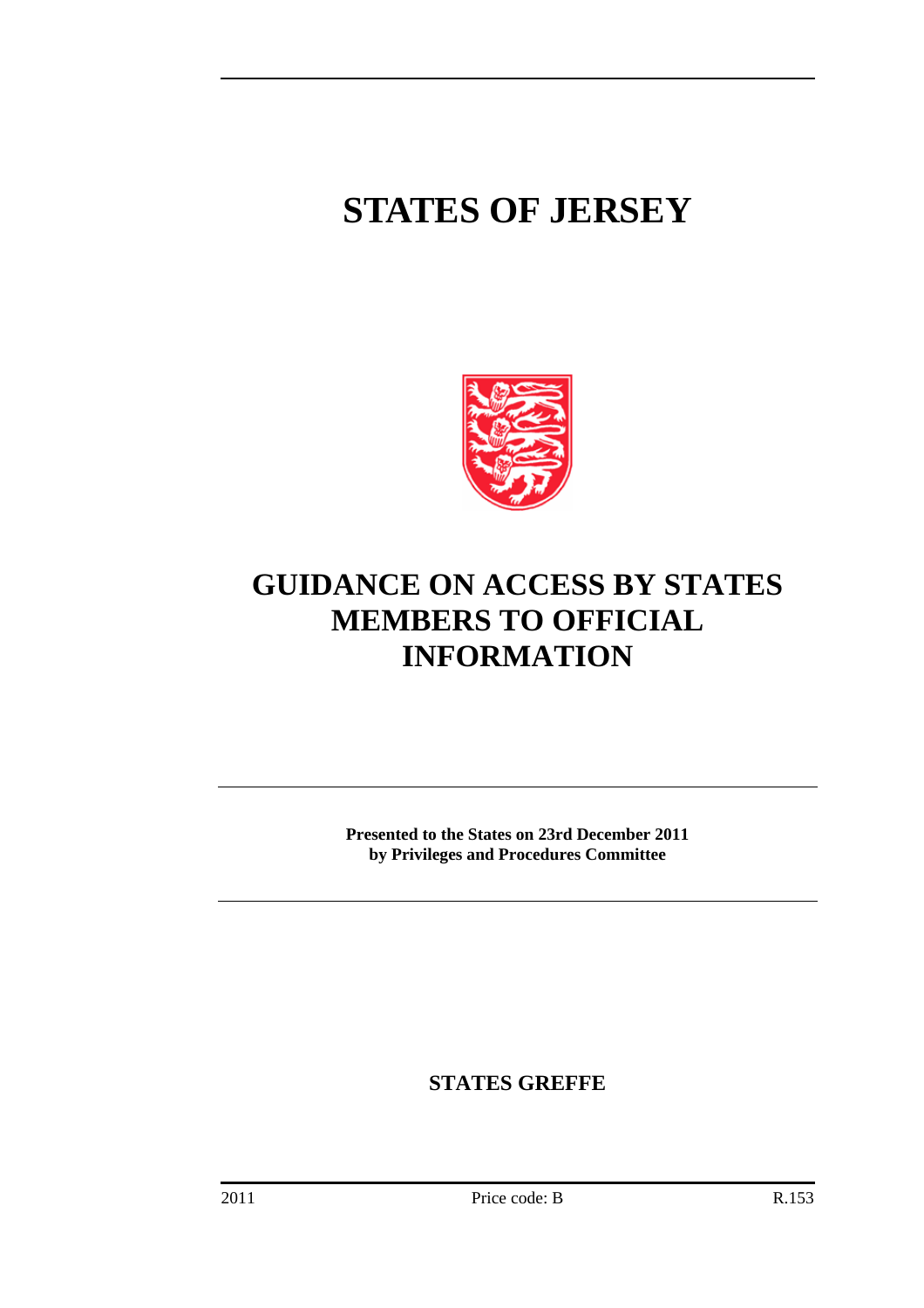#### **REPORT**

#### **FOREWORD**

In the UK and other jurisdictions, parliamentarians retain a separate right of access to official information in addition to any requests for information that they may make under freedom of information legislation.

The most recent public statement relating to members' rights of access to official information in Jersey was published on 2nd June 1987 in response to a question tabled in the Assembly.

Following the adoption by the States of the Freedom of Information (Jersey) Law 2011, the Privileges and Procedures Committee considered that this advice should be updated to provide members with a point of reference that reflects the current ministerial system of government.

The following guidance has been prepared by H.M. Attorney General and is being issued as a report by the Committee so as to assist members in their understanding of what access they might expect to have to information held by Ministers and ministerial departments, as well as to any other information held by the States of Jersey.

The report is being issued in accordance with the Committee's responsibility under Standing Order 128(h) of the Standing Orders of the States of Jersey "to keep under review the procedures and enactments relating to public access to official information and the procedures relating to access to information for elected members".

Connétable A.S. Crowcroft of St. Helier Chairman, Privileges and Procedures Committee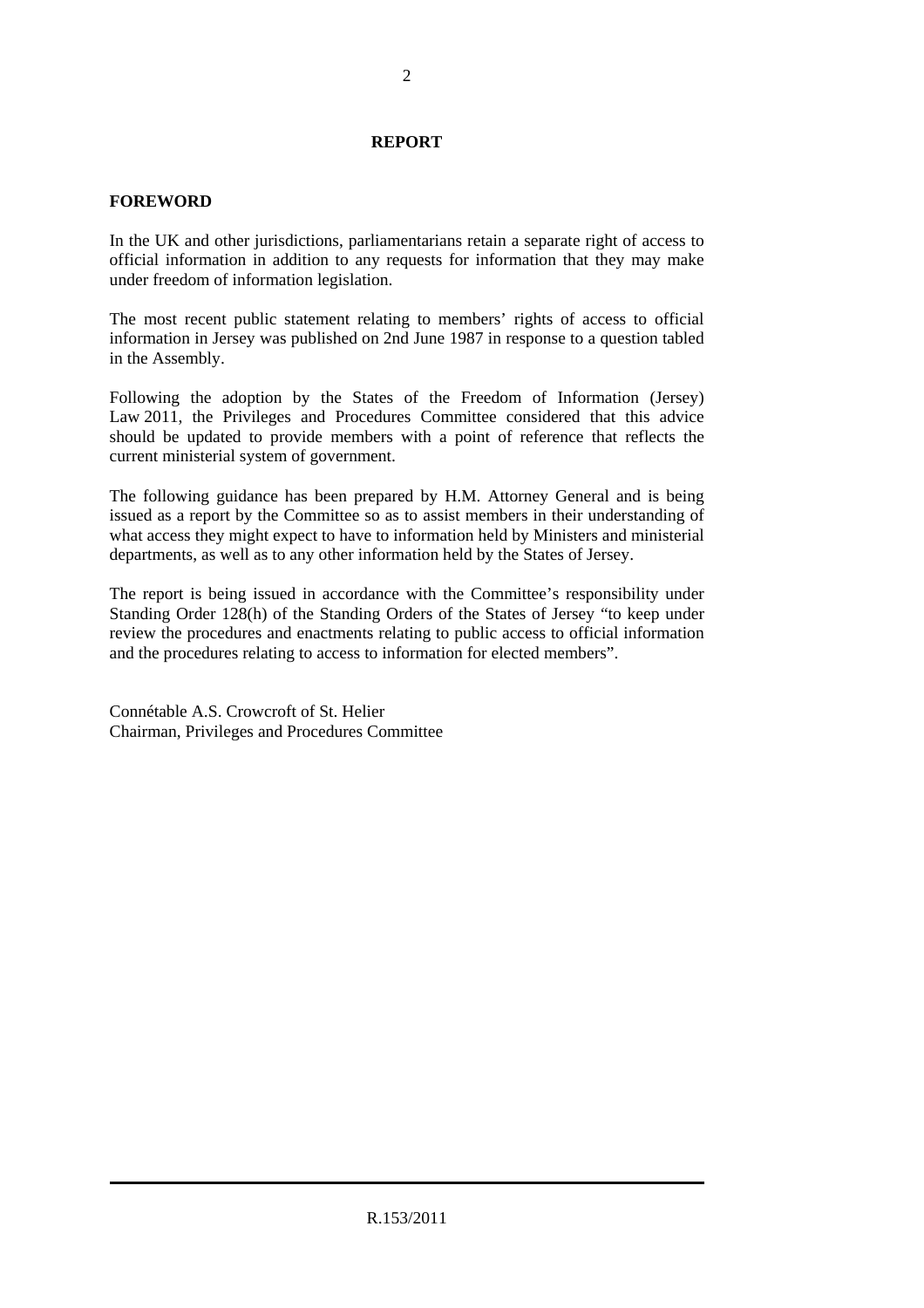1. The purpose of this note is to provide guidance to States Members ("Members") on what access Members might expect to information held by Ministers, Ministerial Departments or otherwise held by the States. Generally, Members are entitled to expect that Ministers will provide information to Members if asked to do so. If they do not provide that information, or if Members otherwise wish to ask for it in a more formal context, it can be sought in questions in the States. The principles set out at paragraph 4 below apply whether or not the information is sought informally (as is most often the case) from a Minister or a Ministerial Department or in a States question.

## **Questions in the States**

- 2. Holding Ministers to account is a fundamental part of a Member's duties and the ability to do so, within the context of a sitting of the States Assembly, is in part via the mechanism of written or oral questions. Members can submit written questions to any Member on a matter for which that Member has official responsibility or, under Standing Order 63, can ask oral questions of any such Member. The permissible form and contents of questions are contained within Standing Order 10.
- 3. Provided that the question meets the provisions of Standing Order 10 (and is accordingly within Standing Orders), then a Member may ask it. How the person who is asked the question responds to it, however, is entirely a matter for him or her.

## **Principles**

- 4. As mentioned above, the following principles apply to the answers given by Ministers or other Members to written or oral questions and to the provision of information to Members requested outside the context of a sitting of the States Assembly:
	- (a) There is a practice or convention that Ministers will provide information requested by a Member.
	- (b) The purpose of the practice or convention is to enable a Member to discharge his or her duties as a Member.
	- (c) In general, it is for a Member to decide what information he or she needs. Unless it is obviously irrelevant to any function of a Member of the Assembly, *or there is some other good reason to refuse to provide it*, the practice or convention dictates that Minister should provide it.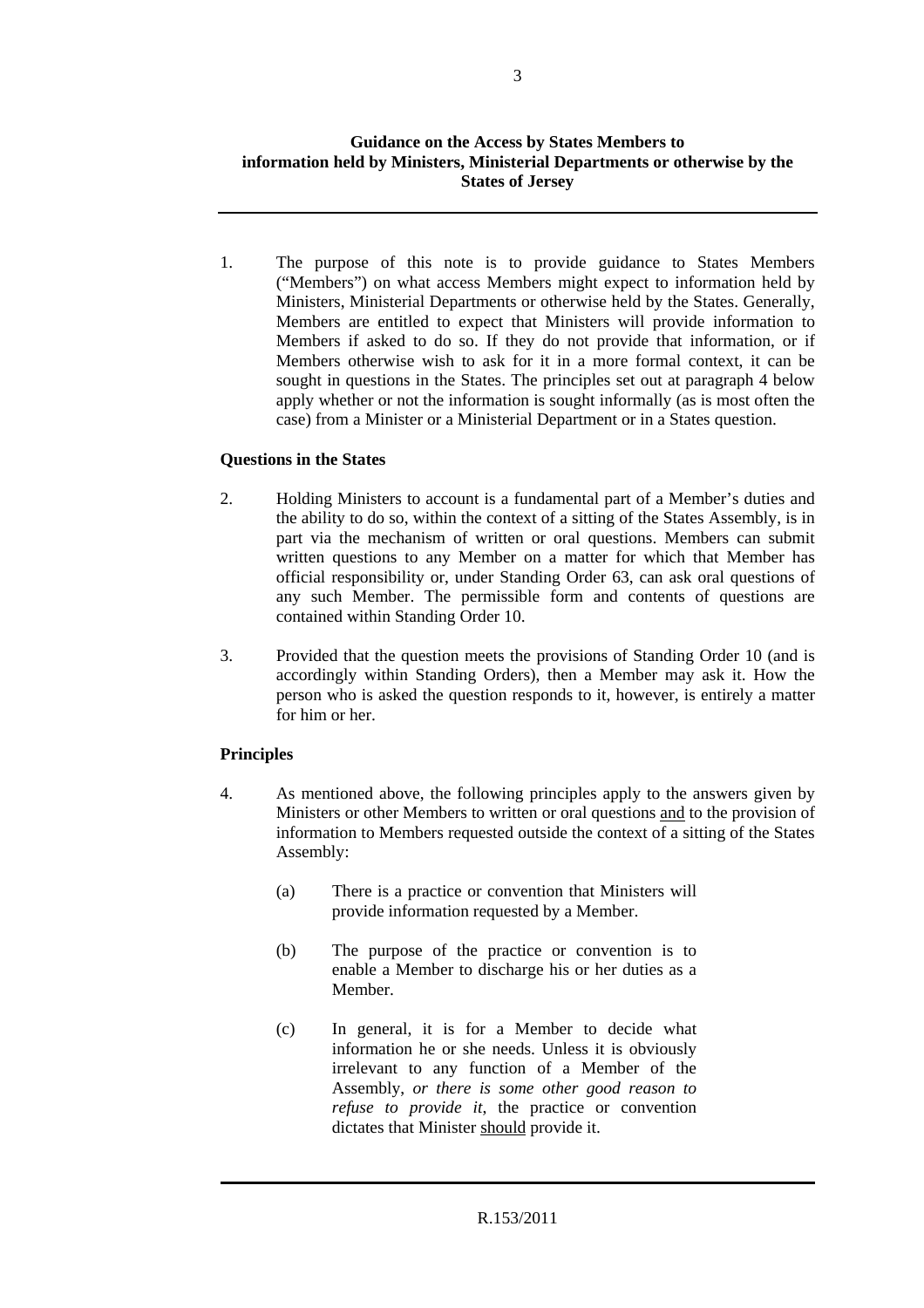- (d) The access by Members to information cannot be enforced by a Court. The Court has no jurisdiction. If a Minister refuses, without good reason, to provide information and is accordingly in breach of the practice or convention, the consequences for that Minster are political and not legal. By way of remedy, an aggrieved Member might choose to request the information by way of a (further) written/oral question or, perhaps exceptionally, bring a proposition to the States requesting that such information be made available.
- (e) The presumption that a Minister will provide information, whilst strong, is nonetheless qualified to some extent. In particular, Ministers might quite properly decline to provide information or edit information that they do provide if for a good reason. That may include:
	- (i) where disclosure would constitute a breach of confidentiality;
	- (ii) where disclosure would constitute a criminal offence;
	- (iii) where disclosure would contravene one or more of the data protection principles set out in the Data Protection (Jersey) Law 2005;
	- (iv) where disclosure would put policy in development into the public domain prematurely;
	- (v) where the information is, of its nature, privileged, such as legal advice.

## **Position of Attorney General**

- 5. The Attorney General (which for these purposes includes reference to the Solicitor General) may, subject to certain exceptions, also be asked to provide information.
- 6. It is not appropriate to ask the Attorney General to reveal any legal advice that he has given to Ministers or to anyone else. Legal advice attracts a general privilege from disclosure (referred to as *"legal professional privilege"* or *"legal advice privilege"*). Furthermore, whereas the Attorney General can be asked for legal advice in the Assembly by any Member on a matter before the Assembly, the Attorney General's advice given to others by convention remains confidential and there is a separate privilege with regard to that advice. For recognition of the significance of questions relating to legal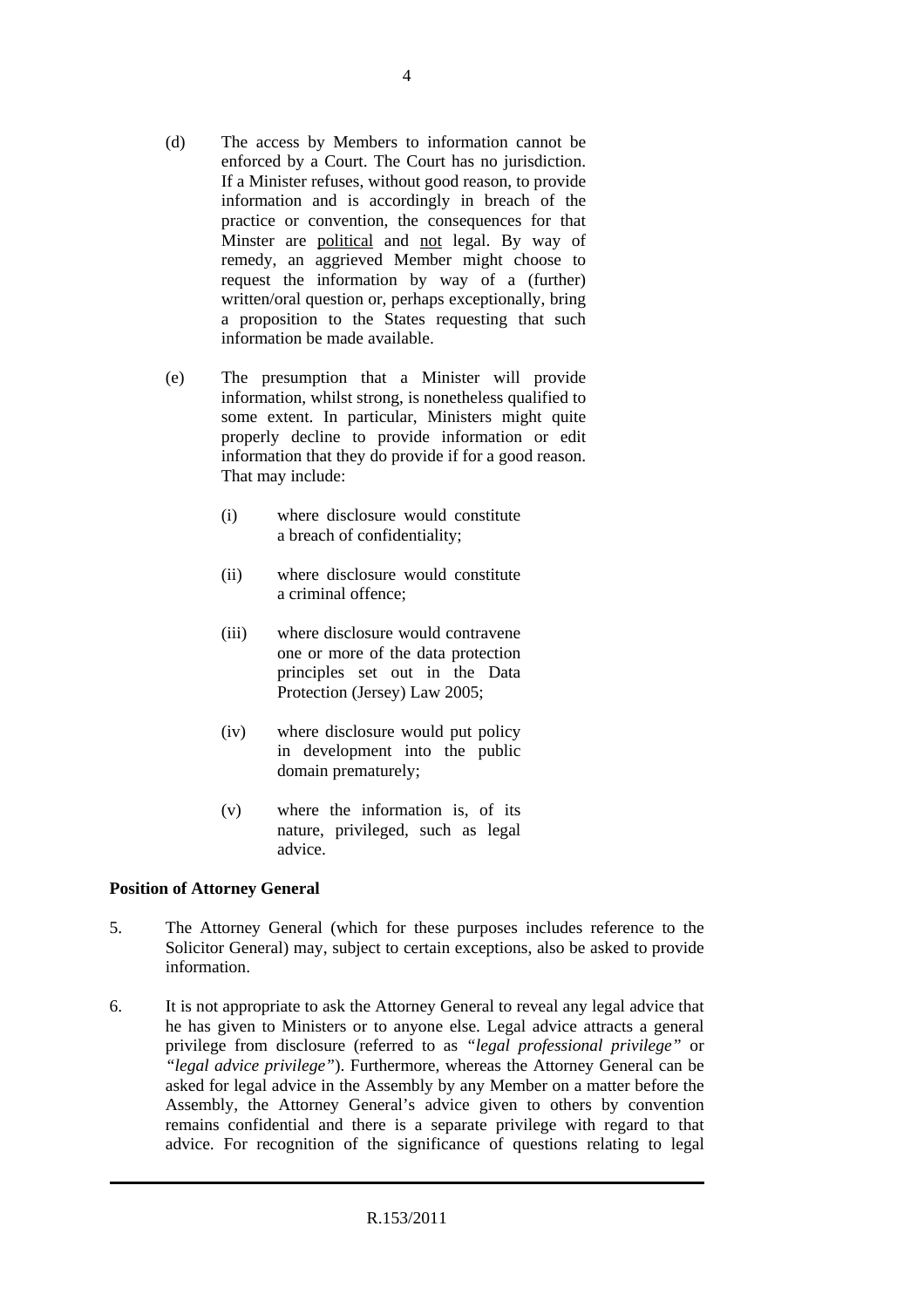advice, see paragraphs 9.27 et seq. of the Code of Practice for Scrutiny Panels and the Public Accounts Committee of 8th April 2008. (N.B.: under the Freedom of Information (Jersey) Law 2011 (not yet in force) the legal advice of the Law Officers is *"qualified exempt information"* which means that a request for it can be refused if the public interest in refusing it outweighs the public interest in providing it.)

7. The Attorney General is also in charge of the prosecution service and all criminal prosecutions are brought in his name. It is fundamentally important that any decision taken in a prosecution matter is actually and demonstrably free of any political interference or pressure. The Attorney General is not accountable in the Assembly or politically in any way for any individual prosecution decision. Accordingly, the Attorney General should not be asked and, if asked, will not answer any questions which might be construed as an attempt to place pressure on the Attorney General as to how he exercises his discretion in prosecution matters or to account to the Assembly for any prosecution decisions.

## **Non- Ministerial Information**

8. Non-Ministerial information sought from the Greffier of the States or any States body will be provided unless there is a pressing reason not to provide it. This information is not under the dominion of a Minister but is held on behalf of the States Assembly as a whole. Such information might be refused in exceptional circumstances (which may include those listed in paragraph 4 above) and in particular it will generally not be appropriate to provide information in the possession of the States Employment Board as this often relates to employees who are entitled to expect confidentiality.

## **General Points**

- 9. The entitlement of States Members to information exists alongside the rights of any person to information under the Code of Practice on Public Access to Official Information held by the States, Committees of the States and Departments of the States, or the Freedom of Information (Jersey) Law 2011 (when it is in force).
- 10. Scrutiny Panels and Members of Scrutiny Panels have enhanced rights of access to information to enable them to discharge their duties as Members of Scrutiny. This is often made subject to a confidentiality agreement. Those enhanced rights may be found in the Code of Practice for Scrutiny Panels and the Public Accounts Committee (8th April, 2008). Those enhanced rights only apply to the exercise by members of their functions in Scrutiny and not otherwise.

## **Important Note**

11. Members should be aware that the character of any information provided to them does not alter by reason of the fact that it has been provided. In other words, if confidential information is provided to a Member so that the Member can discharge his or her duties, it remains confidential and if that information is used by the Member for any other purpose then that Member